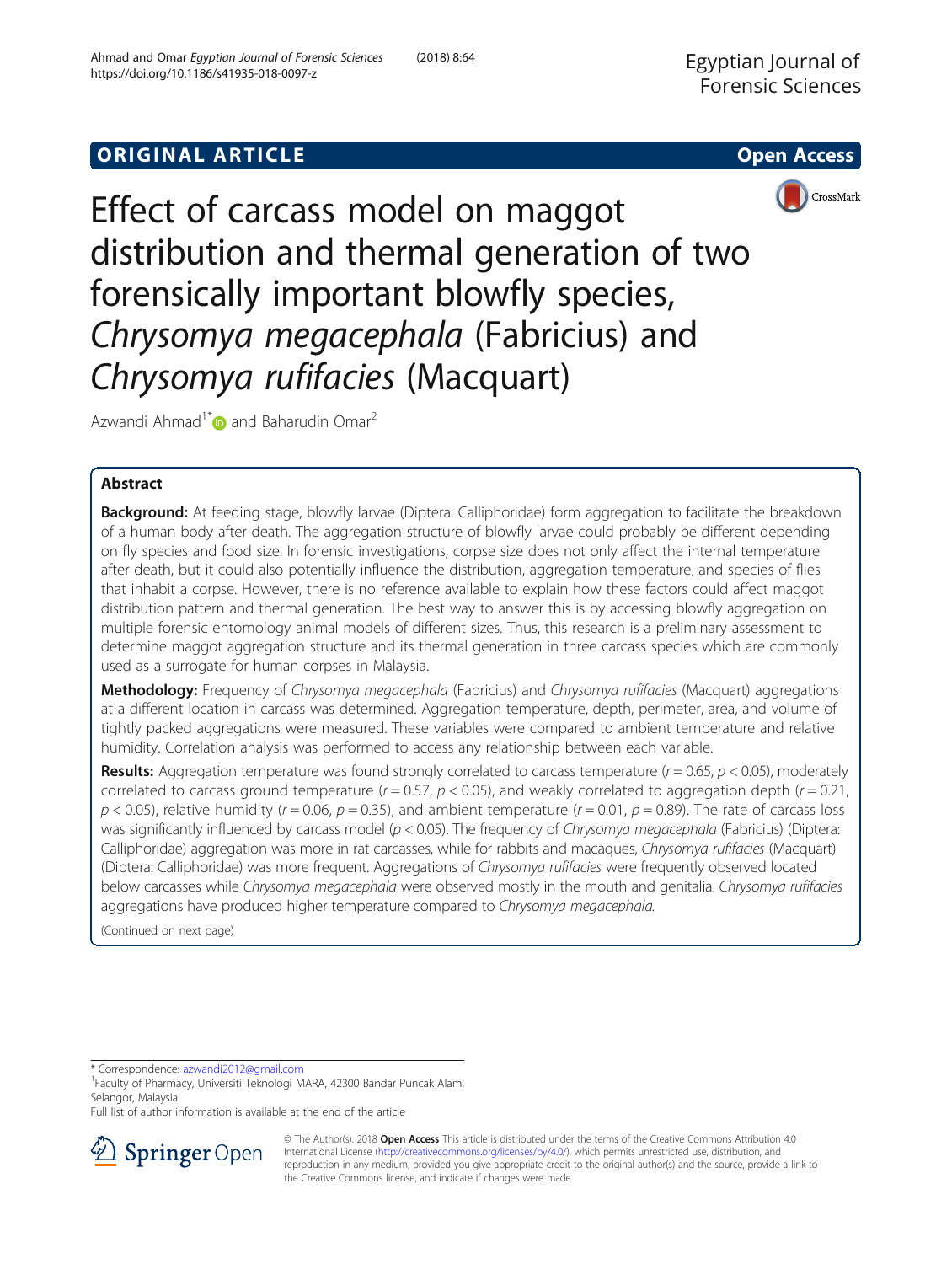## (Continued from previous page)

**Conclusion:** Carcass model was proven to be a critical factor in larval aggregation distribution and temperature. Therefore, this preliminary study has pointed out the necessity of proper selection of animal model for forensic entomology study. Food source characteristics, particularly body size, could play a significant factor in larval aggregation distribution and thermal generation, therefore making this factor important when making postmortem interval (PMI) estimation based on larval growth.

Keywords: Carcass, Maggot mass, Postmortem Interval, Aggregation, Chrysomya megacephala, Chrysomya rufifacies

## Background

The concept of accumulated degree hours (ADH) has been used to optimize the timing of insecticide applications to control agricultural pest which is based on the temperature-dependent rate of development of coldblooded insects. In forensic entomology, this concept has been used to estimate the time of death by utilizing blowfly larva developmental records. In a laboratory, a total number of hours multiplied by temperature is used to determine the total ADH of a blowfly development. However, as ADH has been widely used, a problem arises due to the unknown thermal history of larva development. Researchers indicated that the ADH could be miscalculated when it is not referred to heat produced by the larvae within a maggot aggregation (Peters [2003](#page-7-0); Slone and Gruner [2007\)](#page-7-0). A previous finding showed that the actual temperature at which maggot develops is unknown, as maggots are continually moving down to the feeding site then back out to the exterior of the aggregation (Anderson and VanLaerhoven [1996](#page-7-0)). Moreover, the maggot aggregation temperature can remain high regardless of daily weather fluctuation. It was reported that maggot mass temperature could reach 16.7 °C above ambient temperature in a pig exposed to the sun in summer and slightly lower, 11.4 °C above ambient, in a pig in shade (Shean et al. [1993](#page-7-0)). A study also noted that heat can be higher, reaching 32 °C above ambient temperature (Turner and Howard [1992\)](#page-7-0). Due to this thermal generation, a question has been raised whether postmortem interval (PMI) calculation based on surrounding temperature (usually obtained from the nearest weather station) is accurate and reliable. Therefore, a number of studies have emphasized on fly larval aggregation (Byrd and Butler [1998;](#page-7-0) Campobasso et al. [2001](#page-7-0); Goff [2000;](#page-7-0) Greenberg [1991](#page-7-0); Greenberg and Kunich [2002](#page-7-0); Hewadikaram and Goff [1991;](#page-7-0) Joy et al. [2002\)](#page-7-0). However, there are very few studies have accessed the larval aggregation formation in carcass exposed in a surrounding natural condition (Slone and Gruner [2007\)](#page-7-0). Therefore, this research was carried out to extend knowledge on the distribution and thermal generation of blowfly aggregation in a surrounding natural environment using three common forensic entomology animal models which were laboratory rats, domestic rabbits, and long-tailed macaque. These

models are standard and have been a surrogate to human cadaver in forensic entomology study in Malaysia (Azwandi and Abu Hassan [2009;](#page-7-0) Zuha et al. [2016](#page-7-0); Rumiza et al. [2008](#page-7-0)).

## Methods

## Location and study duration

The study was conducted in the Forensic Science Simulation site at Universiti Kebangsaan Malaysia, Bangi, Selangor, Malaysia (West of Malaysia Peninsular: 2.9° N, 101.8° E, at an altitude of 42 m above sea level). This site is a protected area and has been used for many decomposition studies in the previous years. The carcass placement site is a shaded secondary forest which received moderate sunlight. Common scavengers in the study area are domestic dogs, cobras (Naja naja), and monitor lizards (Varanus salvator). The duration of the study was two years, from 13 November 2009 until 8 June 2011.

## Animal model

Three species of carcasses were used in the study: laboratory rats (Rattus norvegicus, mean weight 0.508 kg), domestic rabbits (Oryctolagus cuniculus, mean weight 2.538 kg), and wild macaque (Macaque fascicularis, mean weight 5.750 kg). The weight ratio of those carcasses was 1:5:11. Laboratory rats and domestic rabbits were obtained from Animal House Facility, Faculty of Medicine, Universiti Kebangsaan Malaysia, while wild macaque was provided by the Department of Wildlife Wilayah Persekutuan (PERHILITAN). Before carcass placement, all animals were euthanized by intravenous injection of sodium pentobarbital (Dorminal®). Killing procedure fulfilled the animal ethics guidelines as approved by the Animal Ethics Committee, Faculty of Medicine, Universiti Kebangsaan Malaysia (UKMAEC No: FSKB/ 2010/Baharudin/17-March/297-March-2010-April-2012). During this period, a total of 12 rats, 12 rabbits, and 12 macaques were used. Due to a large number of carcasses, the study was conducted in four rounds. Details of each round and the number of carcasses used in each round are shown in Table [1](#page-2-0). For each round, the carcasses were placed in  $1$  in.  $\times$  2 in. gauge wire mesh cage. Each cage was

embedded 4 in. into the ground to prevent potential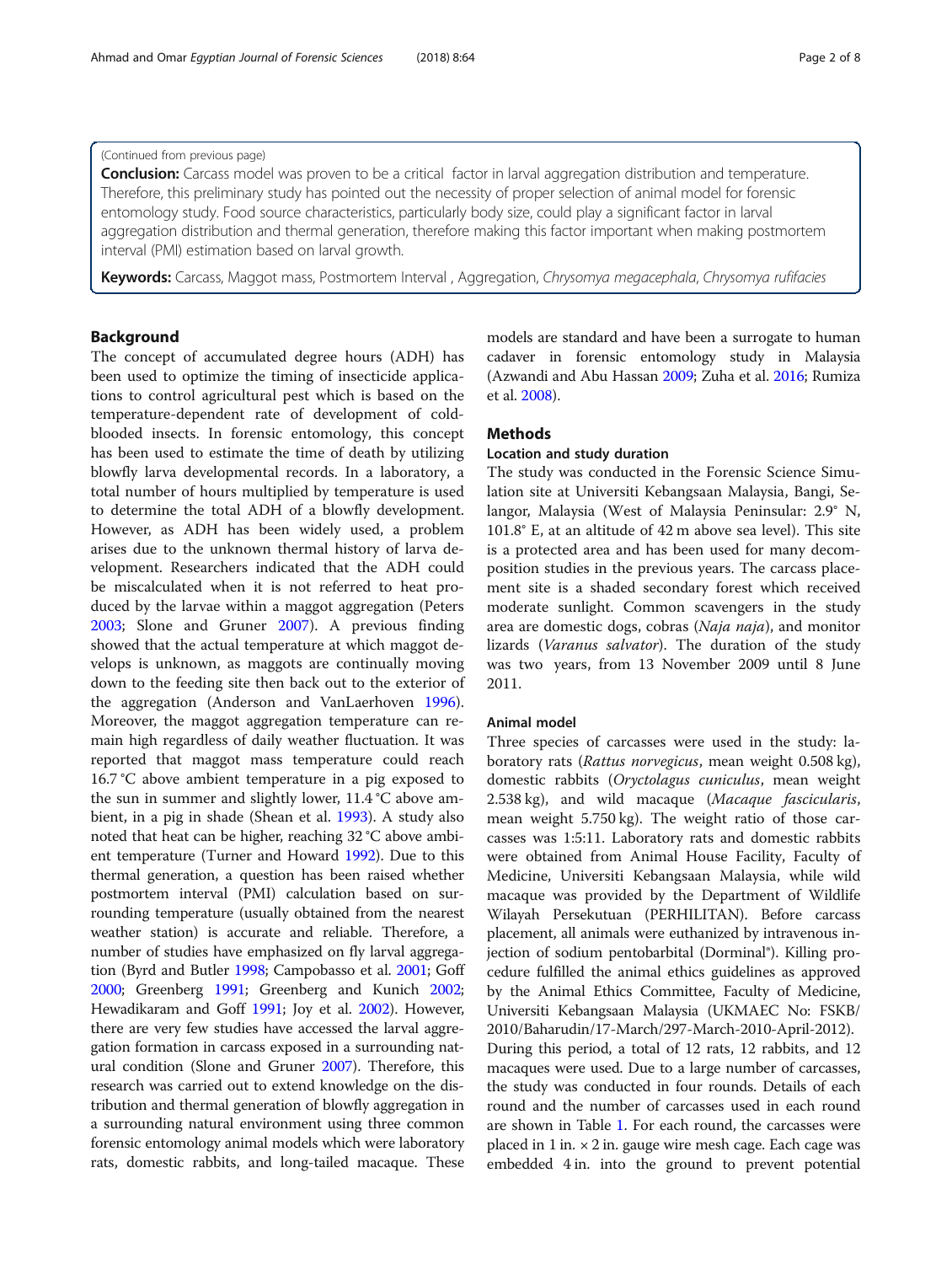<span id="page-2-0"></span>

| <b>Table 1</b> Number of animals used in each round of the experiment |      |  |  |                         |     |  |  |  |  |  |
|-----------------------------------------------------------------------|------|--|--|-------------------------|-----|--|--|--|--|--|
| Animal                                                                | Exp1 |  |  | Exp 2 Exp 3 Exp 4 Total |     |  |  |  |  |  |
| Laboratory rat (mean 0.51 kg)                                         |      |  |  |                         | 12  |  |  |  |  |  |
| Domestic rabbit (mean 2.54 kg) 4                                      |      |  |  | Δ                       | 12. |  |  |  |  |  |
| Macague (mean 5.75 kg)                                                |      |  |  |                         |     |  |  |  |  |  |

carcass movement by a scavenger. For weighing purposes, a wire mesh platform was placed below each carcass. The cages were positioned at a 15-m distance each, and the ar-

rangement of each carcass was made randomly.

#### Environmental data collection

Weather data were recorded using electronic weather station (EasyWeather®) placed at a clear compound near to the study area. The weather station was set up to record data every 5 min from day 0 to day 14 and hourly afterward. For a backup, an electronic temperature-humidity logger was placed in the forest near to the carcasses' location. For measuring carcass temperature, temperature loggers with the K-type probe were used. Each of them was inserted into the rectum of the carcasses.

#### Maggot mass observation and measurement

The carcasses were visited twice a day at 1100 and 1600 from the day of placement to day 5 and only once afterwards. Only a tightly packed aggregation with a clear boundary was included for counting and measurement. Maggot mass temperature measurements were done by gently inserting the warmed stainless steel part of the digital thermometer (Hanna Instruments<sup>®</sup>) into five locations in the aggregation. Meanwhile, five readings of maggot aggregation surface temperatures were recorded using an infrared thermometer (IR thermometer). A modified ruler was used to collect five depth readings from selected maggot mass. For computer analysis, maggot mass image was captured using a high-resolution digital camera setting (Canon PowerShot G11). Images of each larval aggregation were then processed using DimasExpert® software. This software was used to measure the area and perimeter of each aggregation. In each selected aggregation, 15 larvae were randomly collected and placed in a screw cap vial. Aggregations were grouped into six location categories named as the mouth, genitalia, abdomen, under carcass, away, and other sites. Carcasses were weighed after most of the third instar larvae have migrated to measure the rate of larva feeding activities.

## Species identification

Fifteen larvae from each vial which were collected during field visit were transferred in a feeding pouch made from aluminum foil. This pouch was made by folding a  $6$  in.  $\times$  7 in. piece of aluminum foil. A small portion of

moisture beef liver was then placed in the pouch. The pouch opening was covered with wet tissue and transferred into a plastic container half-filled with sawdust. At a random point during rearing time, one third instar larva from each container was sampled, dissected, and identified using a larval taxonomic key (Omar [2002](#page-7-0)). The remaining larvae were left to develop until adult stage. Emerged adult flies were collected and identified using an adult Diptera taxonomic key (Kurahashi et al. [1997](#page-7-0)). Based on the identification, no other fly family other than Calliphoridae was found, confirming that the observed aggregation in carcass belonged to Calliphorids flies either Chrysomya megacephala or Chrysomya. rufifacies.

#### Data analysis

Larva mass area and perimeter were measured using DimasExpert® software. To obtain the volume of the maggot mass, we multiplied the area of the aggregation by the mean of the five depth measurements recorded on the data sheet. For statistical analysis, data were analyzed using Statistical Package for Social Sciences (SPSS) version 16.

### Results

In all carcass models, two blowfly species Ch. megacephala (Fabricius) and Ch. rufifacies (Macquart) were dominant, and their larva formed solid aggregations; therefore, making the examination of their aggregation parameters is possible. Adult Chrysomya nigripes (Aubertin), Chrysomya chani (Kurahashi), and Chrysomya villeneuvi (Patton) were also observed, but they did not form a clear aggregation and were unsuitable for examination. Thus, they were excluded from sampling and measurement. A total of 260 aggregations were included in the analyses which were obtained from those four rounds of experiment.

In the study, there was no difference in average temperature and relative humidity between each round of experiment,  $F(3,122) = 1.09$ ,  $p = 0.357$ ,  $\eta^2 = 0.744$ . Based on continuous temperature measurement during decomposition, carcass temperature in the rectum started to elevate at two points, the first point at 20 h while the second point at  $45 h$  (Fig. [1\)](#page-3-0). The first elevation took place for only 10 h while the second elevation was longer and unique to carcass model. In the second elevation, rabbit and macaque carcasses were able to prolong temperature elevation until 83 h and 95 h respectively. Recorded maximum body temperature for rabbit was 37 °C while for macaque carcass was 40 °C. However, in rat carcass, the highest body temperature recorded was not more than 28 °C.

Our analysis indicated that rate of carcass weight loss after 6 days of decomposition was varied based on the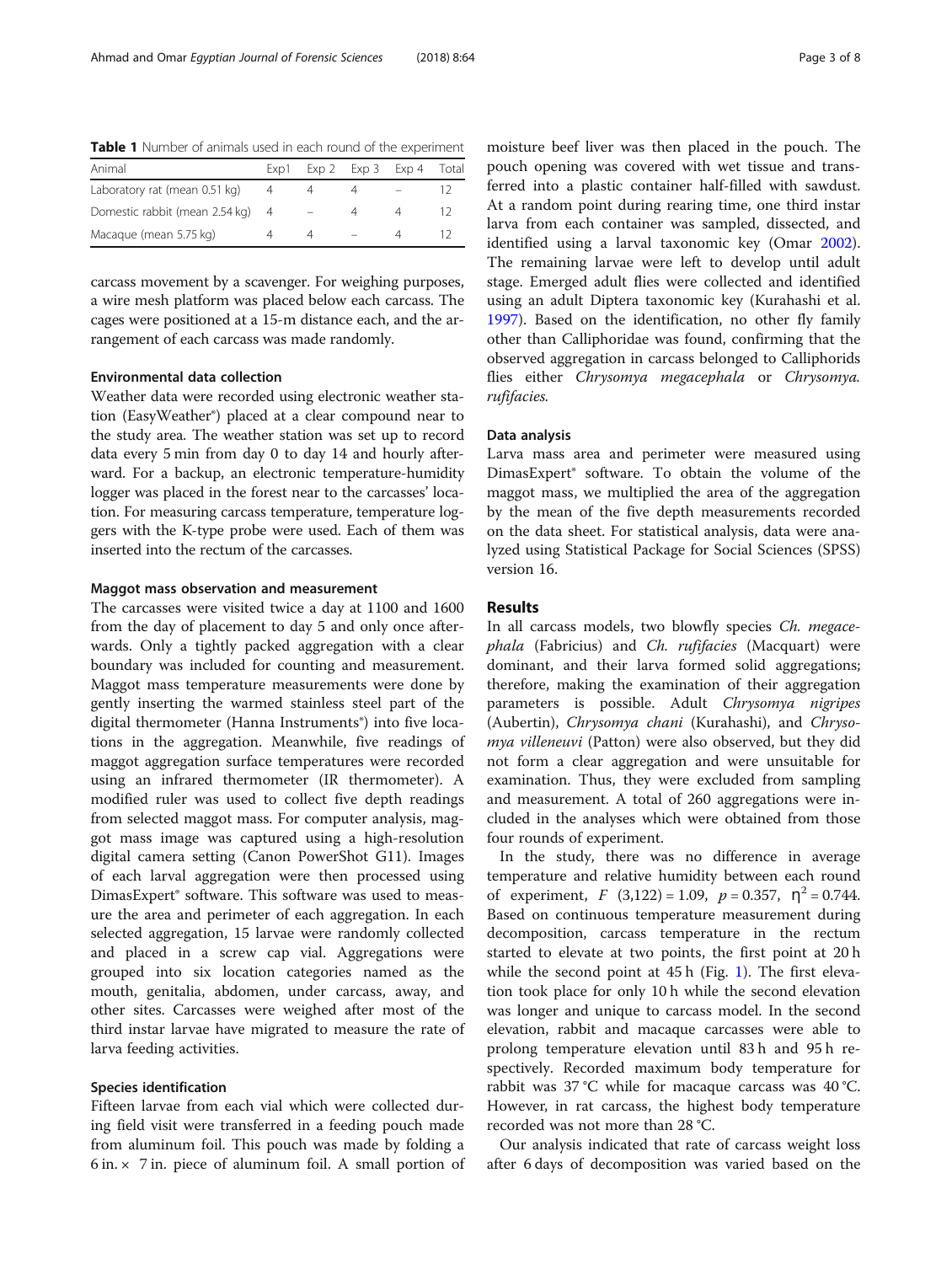<span id="page-3-0"></span>

animal model used  $F(2, 23) = 33.513$ ,  $p = 0.001$ ,  $\eta^2 =$ 0.744. Multiple comparisons by Tukey HSD showed that weight loss in monkey carcasses  $(M = 0.789, SD = 0.130)$ was significantly higher than that in rat  $(M = 0.526, SD)$  $= 0.081$ ) and rabbit carcasses ( $M = 0.589$ ,  $SD = 0.069$ ).

Distribution and frequency of each observed larval aggregation are shown in Table 2. Larval aggregation analysis indicated that Ch. megacephala was more associated with smaller carcasses. Twenty-three aggregations of this species were found in rat carcasses while only 7 and 14 in rabbit and monkey carcasses, respectively. Ch. rufifacies larvae dominated rabbit and monkey carcass with 85 and 113 aggregations, respectively. Records have shown that only 18 aggregations were found in rat carcasses. With regards to location, most of the aggregations of Ch. rufifacies were located below carcasses while

Ch. megacephala aggregations were located mostly in the mouth and genitalia. The highest number of aggregations (42 aggregations) was by Ch. rufifacies which was located under macaque carcasses with a measured temperature of 44.1 °C. Most of the Ch. megacephala aggregation temperature was lower than that of Ch. rufifacies. In some carcass visits, we found that Ch. rufifacies and Ch. megacephala could form species-specific aggregation which was separated by a clear boundary (Fig. [2](#page-4-0)). Duration of this species-specific aggregation had taken place for only 1 day. It was then ceased followed by overwhelmed mass of Ch. rufifacies.

A strong correlation of aggregation temperature with carcass temperatures,  $r(188) = 0.65$ ,  $p < 0.01$  was found (Fig. [3](#page-5-0)). We also noted that the highest aggregation temperature occurred concurrently with the onset of third

Table 2 Number of aggregation at five different locations in carcasses

| Carcass | Blowfly species | Mouth            | Genitalia        | Under carcass     | Abdomen          | Away from carcass | Other            |
|---------|-----------------|------------------|------------------|-------------------|------------------|-------------------|------------------|
| Rat     | Ch. megacephala | 1(29.9)          | $8(28-31.1)$     | 2(31)             | $7(27.9 - 33.4)$ | $4(29.1 - 31.7)$  | 1(28.4)          |
|         | Ch. rufifacies  | $3(26.4 - 27.4)$ | $2(29.6 - 30.5)$ | $2(26.1 - 30.6)$  | $\mathbf 0$      | $11(26.7-33.2)$   | $\mathbf{0}$     |
| Rabbit  | Ch. megacephala | $4(30.5-31.1)$   | (31.9)           | 0                 | $2(34.5 - 34.5)$ | $\Omega$          | $\mathbf 0$      |
|         | Ch. rufifacies  | $9(35.7 - 40.6)$ | 18 (32.7-41.7)   | $34(29.1 - 37.6)$ | $11(31-39.7)$    | 13 (29.7-38.4)    | $\mathbf{0}$     |
| Macague | Ch. megacephala | $8(29-39)$       | $2(30.5 - 32.6)$ | 0                 | $\Omega$         | $2(33.3 - 37.2)$  | $2(35.2 - 35.2)$ |
|         | Ch. rufifacies  | 12 (32.4-40.4)   | 17 (32.6–41.6)   | 42 (26-44.1)      | 28 (29.1-41.9)   | $11(32.3 - 40.8)$ | $3(40.1 - 40.1)$ |
| Total   |                 | 37               | 48               | 80                | 48               | 41                | 6                |

Values in parenthesis are temperature range in °C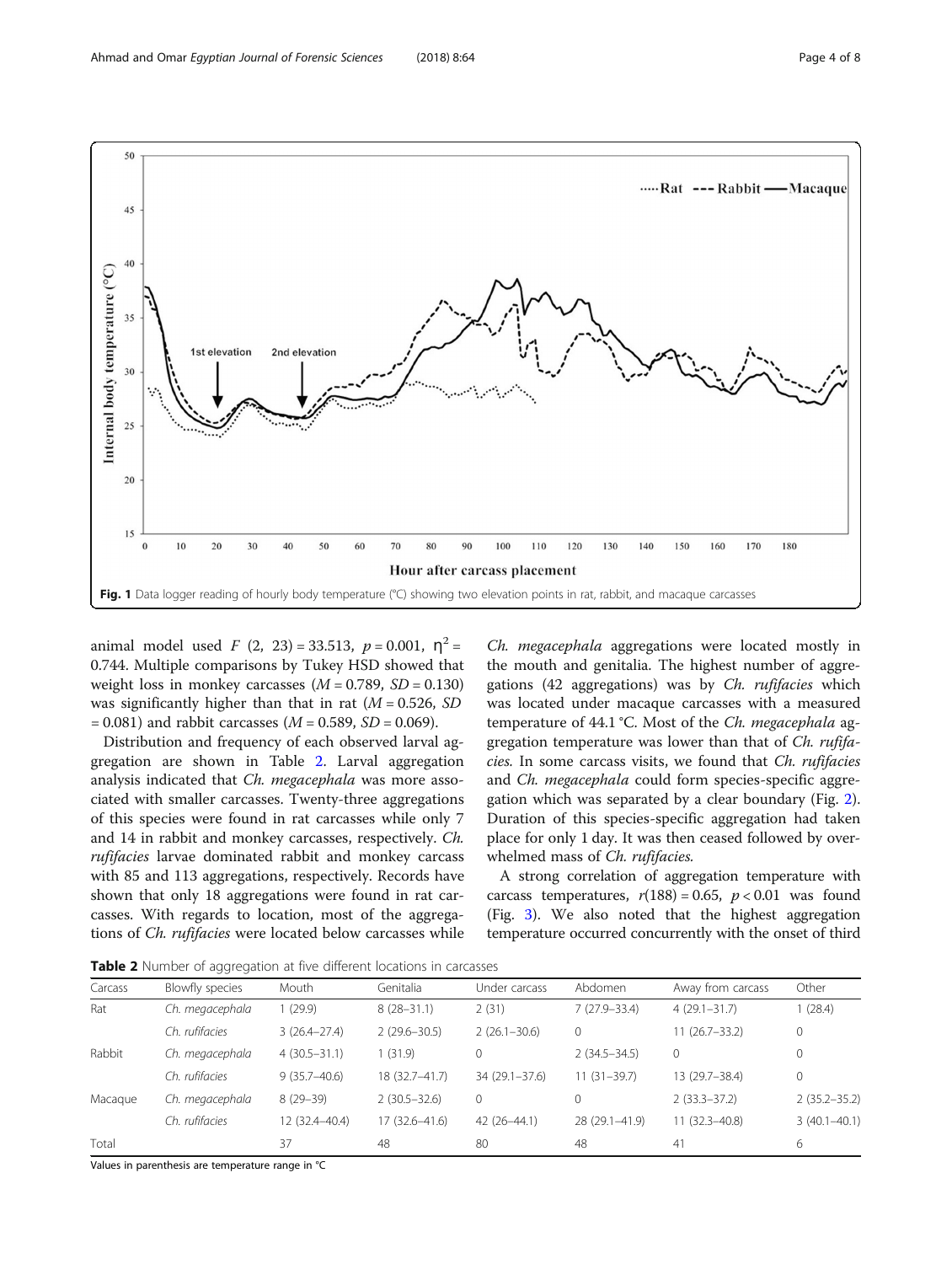<span id="page-4-0"></span>

instar larvae and prolonged until the post-feeding larvae withdrawn from the carcass. Aggregation temperature was also found correlated to depth  $r(188) = 0.21$ ,  $p < 0.05$ , but not to volume  $r(188) = 0.104$ ,  $p = 0.28$  (Fig. [3](#page-5-0)). No correlation was also observed between aggregation temperature and ambient temperature  $r(188) = 0.01$ ,  $p = 0.885$  and relative humidity  $r(188) = 0.07$ ,  $p = 0.35$  $p = 0.35$  $p = 0.35$  (Fig. 3).

## **Discussions**

Continuous records of carcass temperature during decomposition have shown two obvious elevation points. The first elevation is due to internal bacterial activities during putrefaction while the second elevation is related to maggot aggregation. Temperature reading in the second elevation is more significant as it occurred in a longer duration, has higher temperature range, and carcass-dependent. It was evident that at the beginning of death, temperature change pattern is similar regardless of carcass size, but it was different after 50 h of decomposition. Temperature after this period significantly associated with the heat produced by maggot aggregation. It was mentioned that maggot mass temperatures were elevated independently, not influenced by ambient temperatures after 69 h of decomposition (Joy et al. [2002](#page-7-0)). In a forensic postmortem, estimation of PMI after 72 h is more challenging as many internal and external factors are being involved (Henssge et al. [1995\)](#page-7-0).One known external factors is the presence of maggot aggregation. Therefore, PMI estimation is more difficult after this time when actual temperature history where larvae developed is fluctuated depending on mass volume and its thermal generation. Their temperature can be over 20 °C above ambient which could accelerate the growth rate of flies (Turner and Howard [1992](#page-7-0); Catts and Goff [1992](#page-7-0)).

In this study, carcass temperatures were varied depending on the size of the carcass. Higher body temperature in macaque carcass could be due to the fact that aggregation temperature is a function of the volume and larva number (Johnson and Wallman [2014;](#page-7-0) Heaton et al. [2014](#page-7-0)). A bigger carcass could provide a large area for aggregation and support a higher number of larvae making more heat be produced. Besides generating higher temperature, the big carcass had also lost weight faster. This finding is similar to a pig decomposition study in Hawaii (Hewadikaram and Goff [1991](#page-7-0)).The study mentioned that decomposition occurs more quickly in more massive pig because it has attracted more flies and supports a more significant number of feeding larvae (Hewadikaram and Goff [1991\)](#page-7-0).

The volume of aggregation was not found correlated to aggregation temperature. This result demonstrated a disagreement with laboratory maggot study from a cultured colony (Johnson and Wallman [2014;](#page-7-0) Charabidze et al. [2011](#page-7-0)). This inconsistency could be due to the dynamicity of larvae in the aggregation in the carcass that makes it difficult to be measured accurately. Unlike in a laboratory setup, maggot mass in the carcass is dynamic and possesses three-dimensional arrangements with various depth, width, and area. Therefore, accurate calculation of volume is critical. However, in an outdoor maggot study in pig carcass, a relationship of volume to aggregation temperature was found, but this is only valid to selected aggregations which were tightly packed and able to retain metabolic heat (Slone and Gruner [2007](#page-7-0)). Due to this limitation, computed tomography scanning was introduced as a new measurement method for volume and temperature on a deceased person (Johnson et al. [2012](#page-7-0), [2013](#page-7-0)).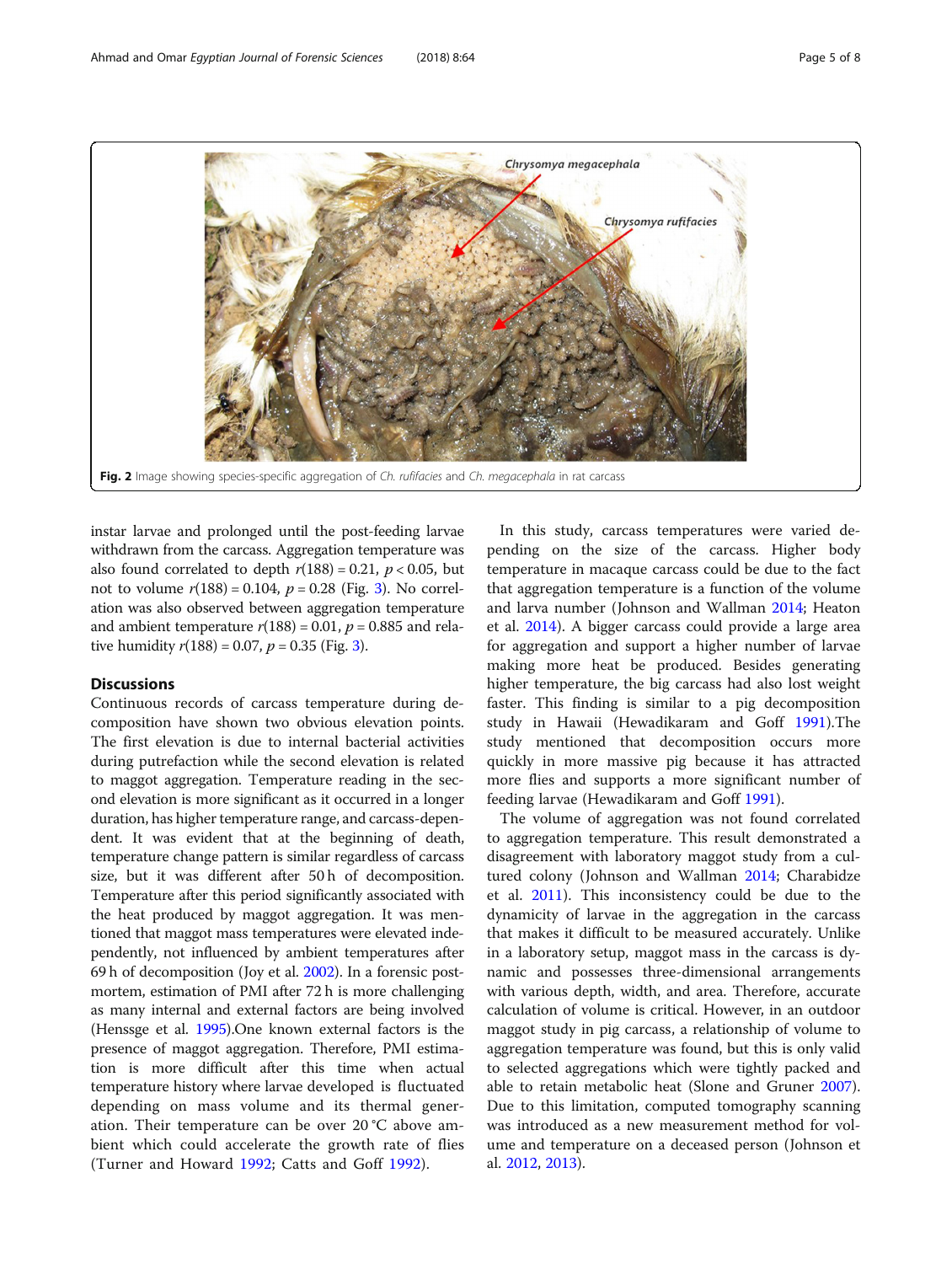<span id="page-5-0"></span>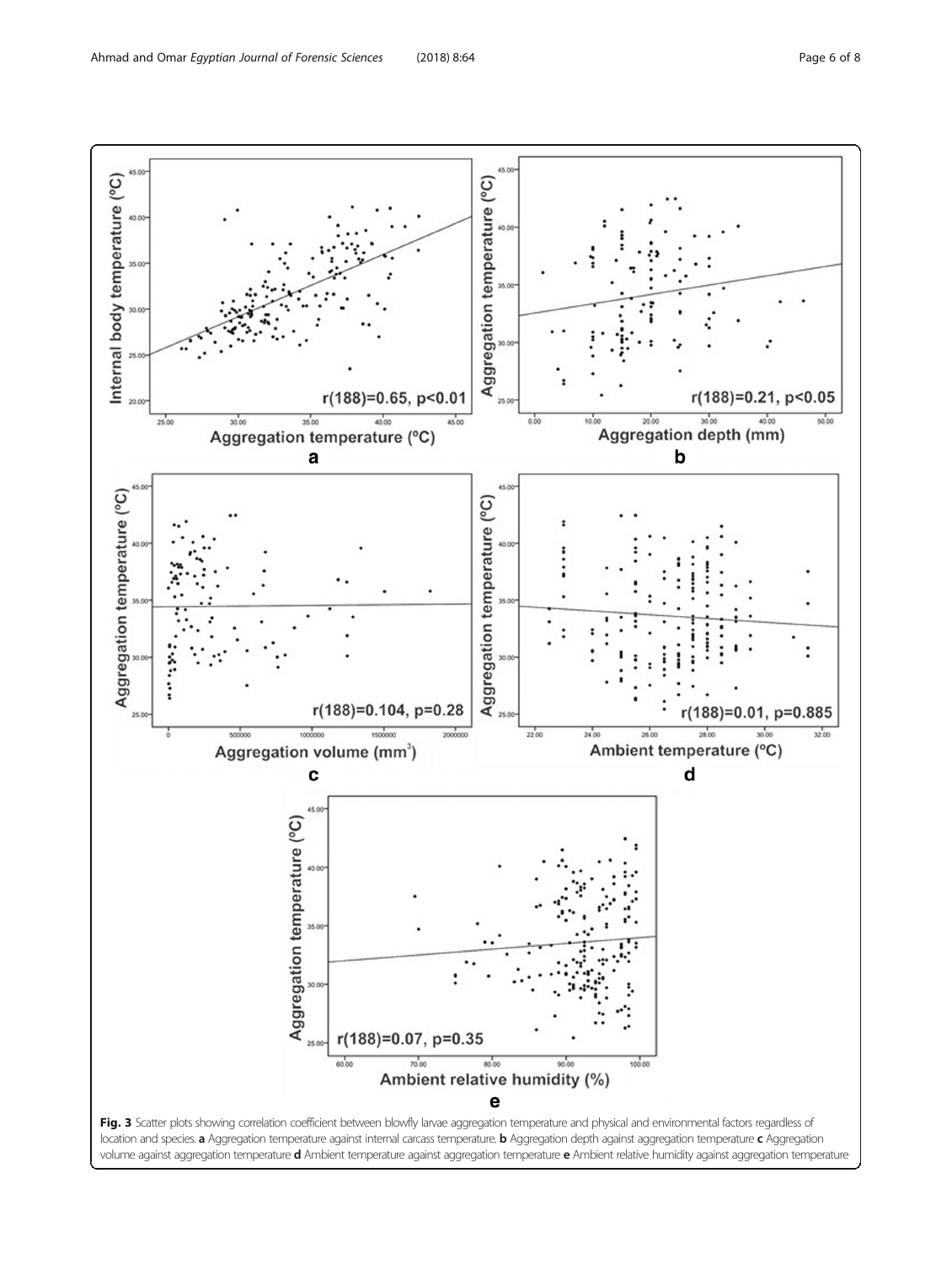Researchers have shown that the temperature in maggot mass is a product of ambient temperature during the initial 24 h of larval development, but not when the maggot is in the second and third instar (Peters [2003](#page-7-0); Joy et al. [2002\)](#page-7-0). Larva at a later stage could generate sufficient heat through aggregation, therefore terminating its dependency to the ambient temperature. Aggregation temperature in our study showed no correlation with ambient temperature and relative humidity, therefore supporting the fact that larvae were able to regulate their temperature for survival. This microclimate can, however, increase metabolic rate and accelerate growth. Thus it should be, therefore, critical for minimum PMI estimation.

During feeding stage, larvae are more concentrated at the soft tissue of carcass primarily at the abdomen and genitalia. Various species of feeding blowfly larvae were found to share their food in the early stage of death as there are plenty of soft tissues and less competition. During this time, a clear boundary species-specific aggregation was observed. This behavior is not unusual, and it is believed can benefit larvae by sharing salivary enzymes, regulating developmental temperature and protection from predator and parasites. Species-specific aggregation was found in two blowfly species Chrysomya albiceps (Weidemann) and Chrysomya marginalis (Weidemann) (Richards et al. [2009](#page-7-0)). Although this behavior is not fully understood, we hypothesized that this could be related to larva ability to detect chemical signals or attractant of their species. The previous study noted that Lucilia sericata could identify the larva-crawled area and stay within the aggregation (Boulay et al. [2015\)](#page-7-0). This unique aggregation behavior is not prolonged. After food sources become limited, species-specific aggregation of Ch. megacephala ceased, taken over by Ch. rufifacies. Predation of Ch. rufifacies larvae has frequently been reported in the literature (Chin et al. [2009;](#page-7-0) Goodbrod and Goff [1990](#page-7-0)).

Ch. rufifacies aggregation temperatures were found higher than Ch. megacephala in most measurements. This species, also noted, could generate higher temperature than Calliphora vicinal (Johnson et al. [2014](#page-7-0)). Variation temperature between species could support the theory that aggregation temperature is species-specific where similar species have been shown to aggregate at the same temperature (Aubernon et al. [2016](#page-7-0)). The previous study has noted that L. sericata has aggregation temperature of around 33.3 °C while Calliphora vomitoria and Calliphora vicina were around 29.6 °C and 22.4 °C, respectively (Aubernon et al. [2016\)](#page-7-0). We hypothesized that temperature difference between Ch. rufifacies and Ch. megacephala could be due to a species-specific factor. Besides that, hairy morphology and larva size of *Ch. rufifacies* which is relatively larger than Ch. megacephala might be the second reason for the higher heat produced by Ch. rufifacies during aggregation in our study. The relationship between larval size and temperature generation was previously demonstrated by a comparative study between Sarcophaga bullata (Sarcophagidae) and Protophormia terraenovae (Calliphoridae) (Rivers et al. [2010\)](#page-7-0). Larval size is not only correlated to aggregation temperature but also has been found to correlate with their food quality, growth quality, and survival rate (Aubernon et al. [2016](#page-7-0)).

In our study, the highest numbers of aggregation were located under macaque carcass which was composed of third instar Ch. rufifacies. Ch. rufifacies larvae tend to stay under carcass until emerging rather than migrating away from the carcass. Research has shown that movement of Ch. rufifacies is nonrandom as they select the hottest spot in aggregation (Johnson et al. [2014\)](#page-7-0). This strategy is believed as an effective way to protect them from unfavorable surrounding temperature and predation.

Based on our findings, locations primarily under carcass is the most suitable area that can give protection to larvae from cold air temperature, direct sunlight, and rainfall. Therefore, in a PMI estimation, measurement of multiple locations in a dead body at a death scene is crucial, and temperature measurements under a dead body should be given a priority as it could contains more packed aggregations. Infrared imaging is a useful choice to perform this measurement as it can effectively locate larva aggregation and measures the temperature without disturbing a dead body.(Johnson and Wallman [2013\)](#page-7-0).

## Conclusions

Although the findings obtained from this study were based on selected larval aggregations, the results have demonstrated the effect of corpse size, aggregation location, and species on the aggregation temperature of two well-known forensically important Malaysian blowflies. Based on the results of this study, larva aggregation location and its temperature in a corpse are critical in forensic entomology, and these aspects should be taken into consideration when handling a forensic investigation of decaying body. However, further fieldwork is needed to extend understanding of maggot mass thermoregulation and larva behavior in a dead body.

#### Acknowledgements

This work was conducted with the help of the Malaysian Wild Life Department and National Parks of Malaysia (PERHILITAN) who gave permission to use macaques as animal model and also helped in handling and euthanizing all of the animals based on the approved animal ethic.

## Funding

No funding

Availability of data and materials Data is available.